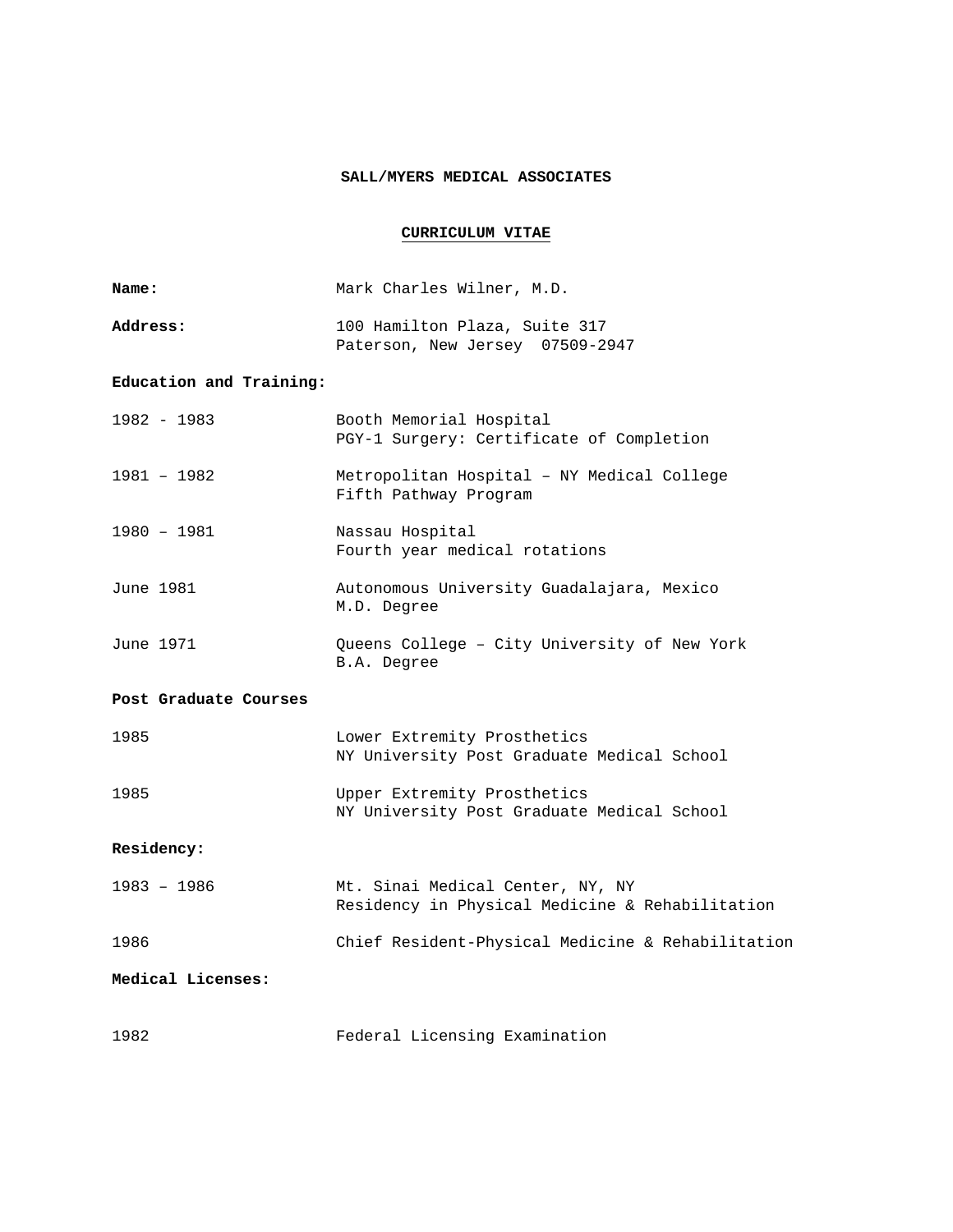| Page 2 |  | RE: Mark C. Wilner, M.D. Curriculum Vitae |
|--------|--|-------------------------------------------|
|--------|--|-------------------------------------------|

- 1982 NY State License #152261 Worker's Compensation # CPMR - 152261 1989 Board Certified in Physical Medicine & Rehabilitation
- 1992 Unique Provider ID# B18669
- 1997 NJ State License #66722
- 2002 Certification for Orthotripsy

 Certified by North American ESWT Society In low energy extra corporeal shock wave treatment. Certified in high energy extra corporeal shock wave treatment.

## **Professional Experience:**

2003 – Present Consultant Physician for Sall/Myers Medical Associates Responsible for personally performing EMG/NCV exams 2002 – Present Orthotripsy Consultant Orthotripsy Division Metropolitan Lithotriptor Assoc. 1994 **Faculty Appointment**  Assistant Clinical Professor of Rehabilitation Medicine Albert Einstein College of Medicine 1994 Attending Physician, Voluntary Beth Israel Medical Center NY, NY 1991 – Present Attending Physician Southampton Hospital Southampton, NY 1986 – 1991 Associate Attending Physician Howard A. Rusk Respiratory Center Goldwater Memorial Hospital NY University Medical Center Resident Training Roosevelt Island, NY 1986 – 1991 Director, Orthotics Clinic Goldwater Memorial Hospital

Roosevelt Island, NY